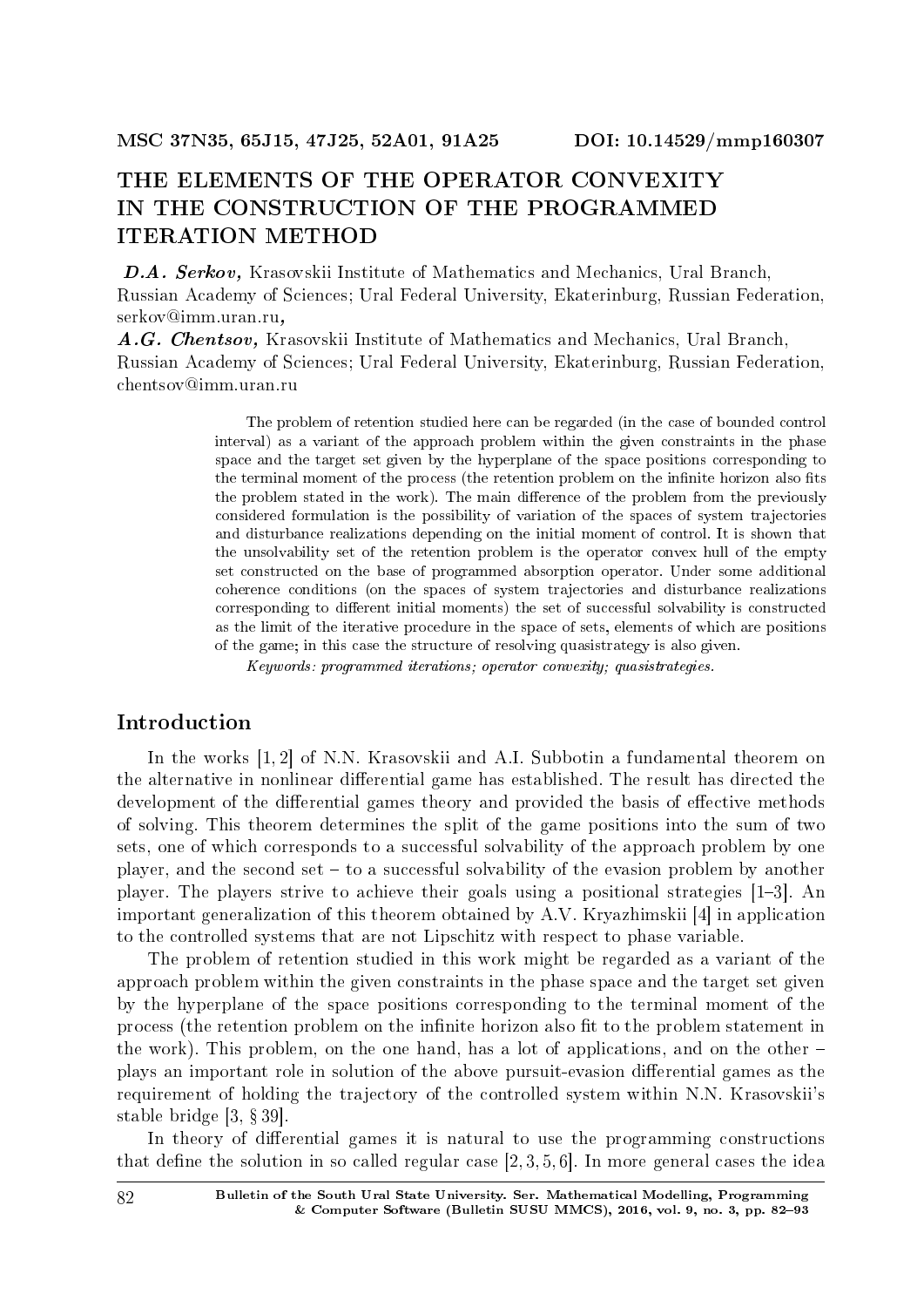of programmed control can also be implemented in solution as an iterative process. In this regard, recall the works  $[7-13]$  on the differential games for traditional controlled systems (with Lipschitz condition on the phase variable and the sub-linear growth condition on the differential equation), which dealt with a decision based on the method of programmed iterations (MPI). The above-mentioned generalization by A.V. Kryazhimskii of the alternative theorem was followed by the works on MPI for systems that satisfy more general conditions similar to those of [4]; see, in particular, [14] and several follow-up studies of one of the authors. These studies were associated with the game solution in the class of multivalued quasistrategies (see  $[8-10, 14, 15]$ ).

It was also noted the relation of MPI and methods of the axiomatic theory of convexity [16], namely: iterative procedure [17] that is dual to MPI, admits a natural interpretation in terms of prehull operator [16, p.12]. This relation was studied in [17] for the case of "ordinary" differential games. Later (see [18, 19], etc.), the MPI scheme was extended to problems with abstract dynamics, including a direct version of the method (see  $[20-22]$ ).

In this study, the approach [17] is extended to the abstract retention problem: on the basis of the scheme [18, 19] for problem of retention of trajectories in phase constraints it is constructed both direct and dual iterative procedures in the space of sets, and the latter is reduced to the construction of operator-convex hull of empty set.

The essential difference of the paper from  $[23]$  is the variability of the spaces of the system trajectories and the disturbance realizations depending on the initial moment. Nevertheless, an additional consistency condition required for construction of the resolving quasistrategy.

It is shown that the unsolvability set of the retention problem is the least element of the convexity constructed on the base of programmed absorption operator; under some additional consistency conditions (on the spaces of system trajectories and disturbances realisations corresponding to the different time moments) the result of the direct MPI procedure is the set of successful solvability of the retention problem in the space of positions of the game; for the case the structure of resolving quasistrategies is also provided. The horizon of the control problem is not assumed to be bounded; note in this connection the works [24, 25].

## 1. General Concepts

Common notation. Hereinafter, we use the set-theoretic symbols (quantifiers, propositional bundles,  $\varnothing$  - the empty set);  $\triangleq$  - equality by definition; "def" replaces the phrase "by definition". We accept the axiom of choice. The set consisting of sets is called family. If  $\mathcal Z$  is the family of subsets (s/s) of the set  $\mathbb Z$ , then we denote by  $\mathcal C_{\mathbb Z}[\mathcal Z]$  its dual family:  $\mathcal{C}_{\mathbb{Z}}[\mathcal{Z}] \triangleq {\mathbb{Z} \setminus Z : Z \in \mathcal{Z}}$ .

By  $\mathcal{P}(T)$  (by  $\mathcal{P}'(T)$ ) we denote the family of all (all nonempty) s/s of an arbitrary set *T*; the family P(*T*) also called Boolean of the set *T*. If *A* and *B* are non-empty sets, then *B*<sup>*A*</sup> is def the set of all mappings from the set *A* to the set *B* (see [26]). If  $f \in B^A$  and  $C \in \mathcal{P}'(A)$ , then  $(f \mid C) \in B^C$  is def the contraction of *f* on the set  $C: (f \mid C)(x) \triangleq f(x)$ *∀x* ∈ *C*. In the case when  $F ∈ \mathcal{P}'(B^A)$ , we denote  $(F | C) \triangleq \{(f | C) : f \in F\}$ . If *z* is an ordered pair, that is  $z = (a, b)$  for some objects *a* and *b*, then by  $pr_1(z)$  and  $\mathbf{pr}_2(z)$  we denote, respectively, the first and the second elements of *z*, that are uniquely determined by the condition  $z = (\mathbf{pr}_1(z), \mathbf{pr}_2(z))$ ; so, it is clear, that  $\mathbf{pr}_1(z) = a$  and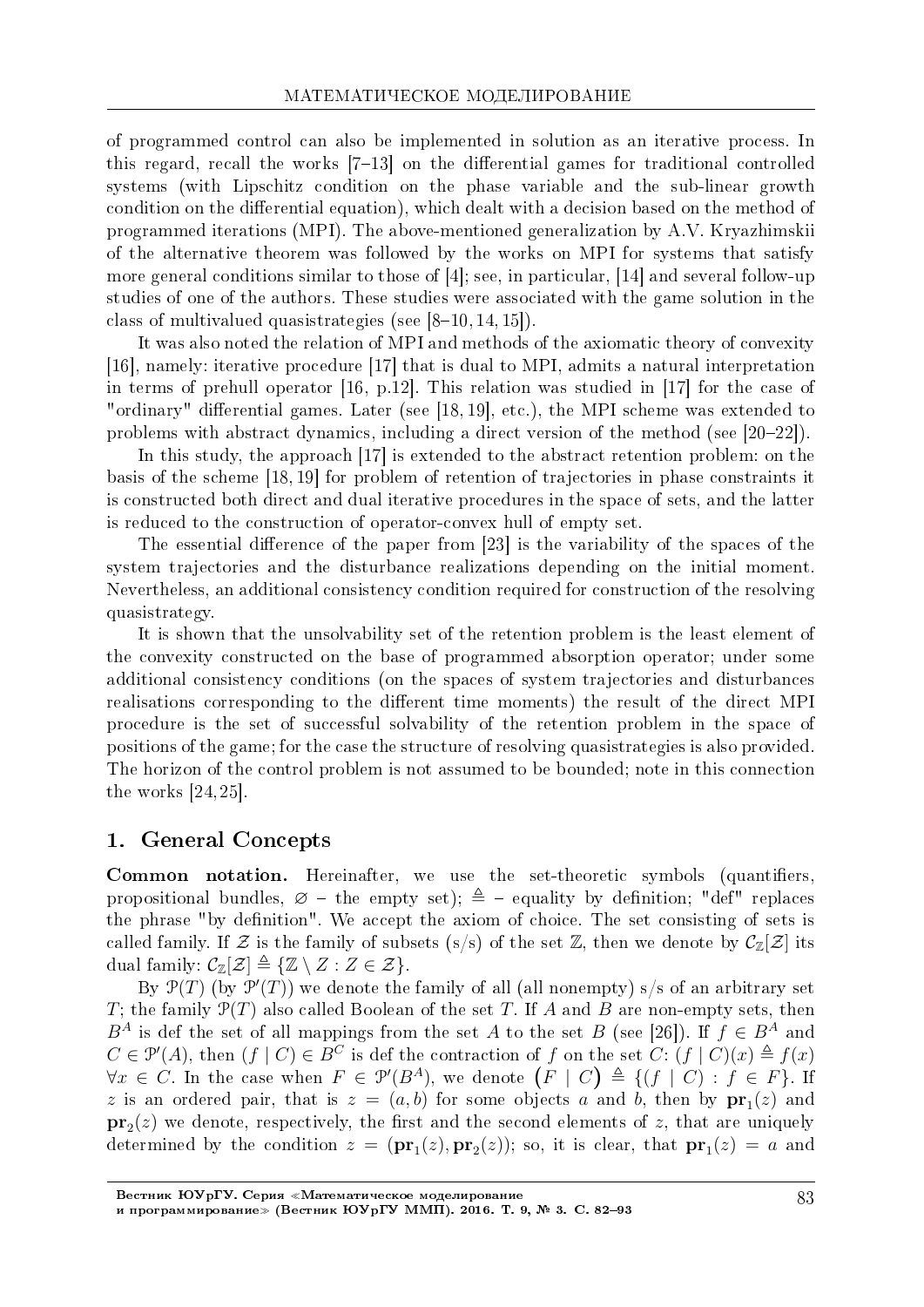**pr**<sub>2</sub>(*z*) = *b*. Let  $\mathbb{N}$   $\triangleq$  {1; 2; . . .} and  $\mathbb{N}_0$   $\triangleq$  {0} ∪  $\mathbb{N}$  (then  $\mathbb{N}_0$  = {0; 1; 2; . . .}). For an arbitrary set *E*, a sequence  $(A_i)_{i\in\mathbb{N}}\in \mathcal{P}(E)^\mathbb{N}$  and a set  $A\in \mathcal{P}(E)$  we, as usual, define  $((A_i)_{i \in \mathbb{N}} \downarrow A) \stackrel{\text{def}}{\Leftrightarrow} ((A = \bigcap_{i \in \mathbb{N}} A_i) \& (A_{j+1} \subset A_j \ \forall j \in \mathbb{N})).$ 

Elements of topology. If  $(V, \tau)$  is a topological space (TS) and  $Z \in \mathcal{P}(V)$ , then  $\tau|_Z \triangleq \{Z \cap G : G \in \tau\}$  is the topology of *Z* that realizes in the form of TS  $(Z, \tau|_Z)$ is the subspace of  $(V, \tau)$ ; If  $(Z, \tau)$  and  $(Z', \tau')$  are TS, then  $\tau \otimes \tau'$  denotes the standard product topology of  $(Z, \tau)$  and  $(Z', \tau')$  (see e.g. [27, section 2.3]), the base of which consists of all rectangles  $G \times G'$ ,  $G \in \tau$ ,  $G' \in \tau'$ . If  $(V, \tau)$  is TS and  $v \in V$ , then using  $N_{\tau}(v)$  we refer to the filter of all neighborhoods of  $v$  [28, Ch. I].

Spaces with convexity. In the axiomatic theory of convexity the space with convexity corresponds to the equipment of some non-empty set by the special family of its subsets (see [16, p. 9]), that on the level of ideas is similar to the equipment by a topology. An natural example of convexity gives a family of closed sets in TS, that is, the closed topology in the terminology of P.S. Aleksandrov [29, p. 98]. Of course, the usual convexity, implemented in linear spaces, "fits" the axiomatic construction of convexity  $[16]$ .

Important element of the axiomatic theory of convexity are the concepts of convex hull and prehull. It turned out [17], that MPI in dual form is completely characterized by prehull in so-called operator convexity (see [16, p. 11]). From this view point one of the sets in the above alternative partition, corresponding to the approach problem, might be presented as a convex hull of the empty set. In the paper, the presentation is extended to the case of abstract retention problem.

We recall (see [16, p. 9]) that for every nonempty sets  $\mathbb H$  an arbitrary family  $\mathcal{H} \in \mathcal{P}'(\mathcal{P}(\mathbb{H}))$  for which  $(\mathbb{H} \in \mathcal{H})\&(\bigcap_{H \in \mathcal{C}} H \in \mathcal{H} \ \forall \mathcal{C} \in \mathcal{P}'(\mathcal{H}))$  is called the convexity on  $\mathbb H$ . Using  $(CONV)[\mathbb H]$  denote the set of all convexities on  $\mathbb H$ , that is

$$
(\text{CONV})[\mathbb{H}] \triangleq \{ \mathcal{H} \in \mathcal{P}'(\mathcal{P}(\mathbb{H})) \mid (\mathbb{H} \in \mathcal{H}) \& (\bigcap_{H \in \mathcal{C}} H \in \mathcal{H} \ \forall \mathcal{C} \in \mathcal{P}'(\mathcal{H})) \}.
$$
 (1)

If  $\mathcal{H} \in (CONV)[\mathbb{H}]$ , then for every set  $S \in \mathcal{P}(\mathbb{H})$  the nonempty (see (1)) family  $[\mathfrak{H}(S) \triangleq \{H \in \mathfrak{K} \mid S \subset H\}$  of all sets from  $\mathfrak{K}$  containing *S*, is determined and we can define the intersection

$$
(\mathcal{H}\text{-hull})[S] \triangleq \bigcap_{H \in [\mathcal{H}](S)} H \in \mathcal{P}(\mathbb{H}),\tag{2}
$$

that: 1) is contained in  $\mathcal H$  (see (1)); 2) contains *S*. The set (2) will be called the convex hull of *S*. It is clear that  $(\mathcal{H}-hull)[S] \subset \Lambda \ \forall \Lambda \in [\mathcal{H}](S)$ .

If  $\mathcal{Q} \in \mathcal{P}'(\mathcal{P}(\mathbb{H}))$  and  $J \in \mathcal{P}(\mathbb{H})^{\mathcal{Q}}$ , then we may define the corresponding *J*-operator convexity on H:

$$
(J-\text{conv})[\mathbb{H}] \triangleq \{A \in \mathcal{P}(\mathbb{H}) \mid \forall B \in \mathcal{Q} \ (B \subset A) \Rightarrow (J(B) \subset A)\};\tag{3}
$$

according to [16, theorem 1.3]  $(J-\text{conv})[\mathbb{H}] \in (CONV)[\mathbb{H}]$  (the family Q is the domain of definition for  $J$  and, so, it is well-defined by  $J$ ).

Following [16, p. 12], we introduce the notion of (convex) prehull, specifying the set

$$
(p-HULL)[\mathbb{H}] \triangleq \{ g \in \mathcal{P}(\mathbb{H})^{\mathcal{P}(\mathbb{H})} \mid (E \subset g(E) \,\forall E \in \mathcal{P}(\mathbb{H})) \,\&\{k(\forall E \in \mathcal{P}(\mathbb{H}) \,\forall E' \in \mathcal{P}(\mathbb{H}) \,(E \subset E') \Rightarrow (g(E) \subset g(E')))\};\tag{4}
$$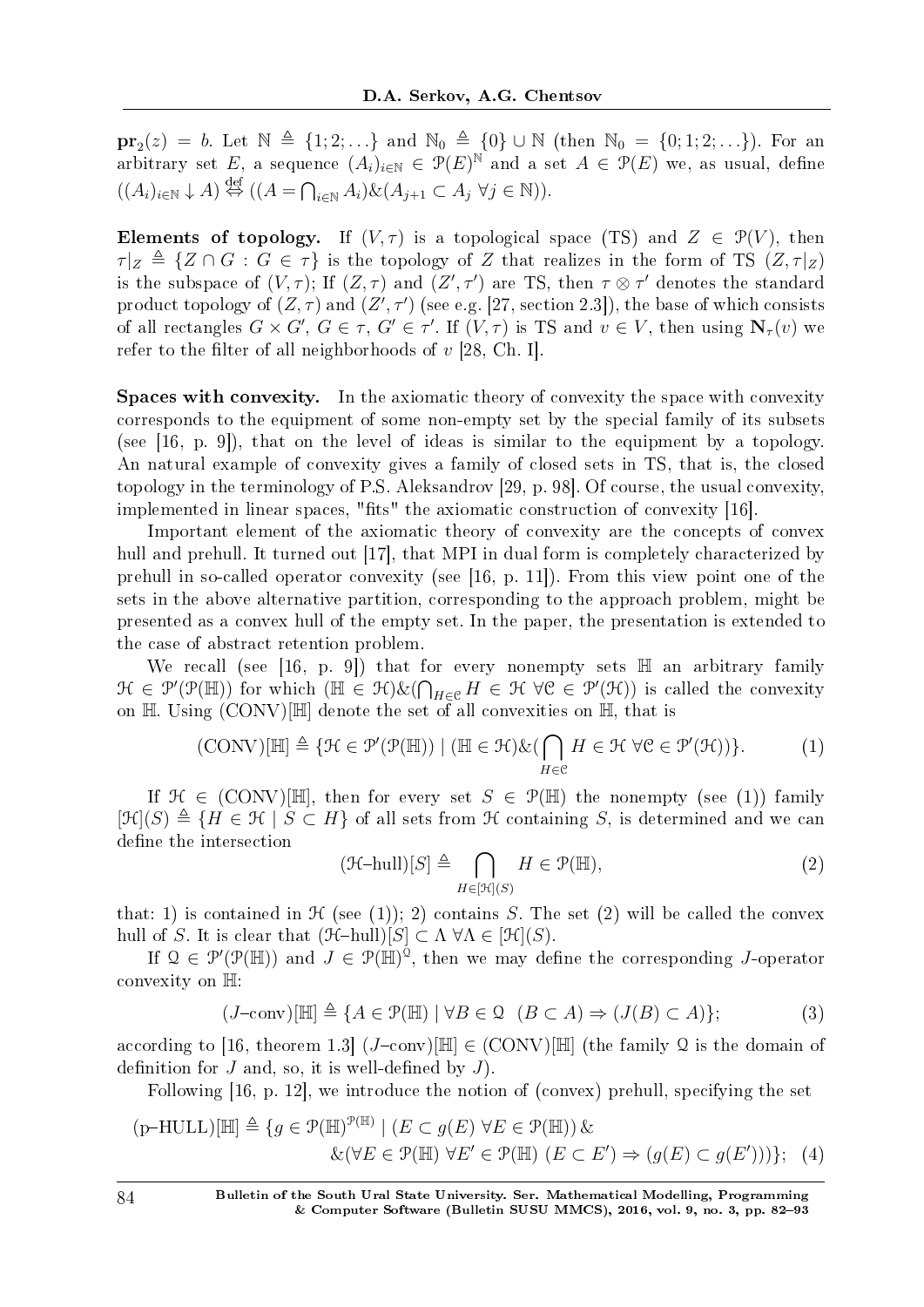the mappings from the set (4) are called prehulls on  $\mathbb H$ 

The definition (3) can be applied for the case when  $Q = \mathcal{P}(\mathbb{H})$  and  $J \in (p-HULL)[\mathbb{H}]$ . According to [16, Lemma 1.1] in this case

$$
(J-\text{conv})[\mathbb{H}] = \{ A \in \mathcal{P}(\mathbb{H}) \mid A = J(A) \} \qquad \forall J \in (\text{p-HULL})[\mathbb{H}]. \tag{5}
$$

**The Abstract Dynamic System.** Hereinafter we fix a nonempty s/s I of real numbers R as an analogue of the time interval and a nonempty set *X* corresponding to the phase space. Let  $D \triangleq I \times X$  be the set of space positions. If  $t \in I$ , then we define  $I_t \triangleq$  $\{\xi \in I \mid \xi \leq t\}$  and  $\mathbf{I}_t \triangleq \{\xi \in I \mid \xi \geq t\}$ . If  $t \in I$  and  $\theta \in \mathbf{I}_t$ , than  $\mathbb{I}_t^{(\theta)} \triangleq I_\theta \cap \mathbf{I}_t$ . For a nonempty set *L* we determine Boolean  $\mathcal{P}(I \times L)$  of the (nonempty) set  $I \times L$ and consequently,  $L^{I_t} \in \mathcal{P}'(\mathcal{P}'(I \times L))$  (we identify mappings from  $I_t$  into L with their graphs, receiving a nonempty s/s of  $I \times L$ ). Thus, we have a family  $\bigcup_{t \in I} L^{I_t}$  and its Boolean. So, defined the family  $\mathcal{P}'(\cup_{t\in I} L^{I_t}) = \mathcal{P}(\cup_{t\in I} L^{I_t}) \setminus \{\varnothing\}$ ; hence, for arbitrary  $\theta \in$ I the relation  $\mathcal{P}'(\cup_{t\in I}L^{\mathbf{I}_t})\cap \mathcal{P}'(L^{\mathbf{I}_{\theta}})=\mathcal{P}'(L^{\mathbf{I}_{\theta}})$  holds. In other words, for the set L the mapping  $\theta \mapsto L^{I_{\theta}}: I \mapsto \mathcal{P}'(\cup_{t \in I} L^{I_t})$  is defined, and, therefore, we have a nonempty set  $(Pack)[L] \triangleq \prod_{\theta \in I} \mathcal{P}'(L^{I_{\theta}})$ . Fix an arbitrary nonempty set *Y* and choose (nonempty by construction) sets  $(\mathbf{C}_t)_{t \in I} \in (\text{Pack})[X]$  and  $(\Omega_t)_{t \in I} \in (\text{Pack})[Y]$ . Then for  $t \in I$  we have the properties  $C_t \in \mathcal{P}'(X^{\mathbf{I}_t}), \Omega_t \in \mathcal{P}'(Y^{\mathbf{I}_t})$ ; in particular,  $C_t \subset X^{\mathbf{I}_t}, \Omega_t \subset Y^{\mathbf{I}_t}$ . A mapping from  $\mathbf{I}_t$  into X lying in  $\mathbf{C}_t$  is considered as a trajectory for initial moment  $t \in I$ . The elements  $\omega \in \Omega_t$  are considered as realisations of uncertain factors on "interval"  $\mathbf{I}_t$ . And at last, let us define as the analogue of a dynamical system the mapping (more precisely, an indexed family of mappings)

$$
(\mathcal{S}_t)_{t \in I} \in \prod_{t \in I} \mathcal{P}'(\mathbf{C}_t)^{X \times \Omega_t}.
$$
 (6)

From (6) it follows, of course, that for  $t \in I$  the operator  $\mathcal{S}_t : X \times \Omega_t \mapsto \mathcal{P}'(\mathbf{C}_t)$  is defined; for this operator, in its turn, the cross-section at  $x \in X$  is defined as mapping  $\mathcal{S}_t(x, \cdot)$  of the form  $\omega \mapsto \mathcal{S}_t(x,\omega) : \Omega_t \mapsto \mathcal{P}'(\mathbf{C}_t)$ . Since for  $z \in D \mathbf{pr}_1(z) \in I$  and  $\mathbf{pr}_2(z) \in X$ , then  $\mathcal{S}(z,\omega) \triangleq \mathcal{S}_{\mathbf{pr}_1(z)}(\mathbf{pr}_2(z),\omega) \in \mathcal{P}'(\mathbf{C}_t)$  is defined for all  $\omega \in \Omega_t$ . Therefore, if  $t \in I, x \in X$ and  $\omega \in \Omega_t$ , then we have the set

$$
\mathcal{S}((t,x),\omega) \in \mathcal{P}'(\mathbf{C}_t). \tag{7}
$$

So, for  $z \in D$  (i.e.  $z = (t, x)$ , where  $t \in I$  and  $x \in X$ ) and  $\omega \in \Omega_t$  the set  $\mathcal{S}(z, \omega)$ outlines the trajectories of the system (7) corresponding to given initial position *z* and the action  $\omega$ , where  $\omega$  is specific realisation of uncertain factors on the "interval"  $\mathbf{I}_t$ . In this connection, we introduce for  $t \in I$  the set  $\mathbf{M}_t \triangleq \mathcal{P}(\mathbf{C}_t)^{\Omega_t}$  of all multi-functions  $(m/f)$  on  $\Omega_t$  with values in  $\mathbf{C}_t$ :  $\alpha(\omega) \subset \mathbf{C}_t$  for  $\omega \in \Omega_t$ ,  $\alpha \in \mathbf{M}_t$ . Given  $t \in I$  and  $\alpha \in \mathbf{M}_t$ , the m/f  $\alpha$ is said to be non-anticipating, if for all  $\omega \in \Omega_t$   $\omega' \in \Omega_t$  and  $\xi \in \mathbf{I}_t$ :

$$
((\omega \mid \mathbb{I}_t^{(\xi)})) = ((\omega' \mid \mathbb{I}_t^{(\xi)})) \Rightarrow ((\alpha(\omega) \mid \mathbb{I}_t^{(\xi)}) = (\alpha(\omega') \mid \mathbb{I}_t^{(\xi)})).
$$
\n(8)

We presume, that the control side uses for the purpose of forming trajectories nonempty valued m/f from  $\mathbf{M}_t$  with the property (8). Thus, when  $(t, x) \in D$  the set

$$
\mathbb{M}_{(t,x)} \triangleq \{ \alpha \in \prod_{\omega \in \Omega_t} \mathcal{P}'(\mathcal{S}((t,x),\omega)) \mid \forall \omega \in \Omega_t \ \forall \omega' \in \Omega_t \ \forall \xi \in \mathbf{I}_t
$$

$$
((\omega \mid \mathbb{I}_t^{(\xi)}) = (\omega' \mid \mathbb{I}_t^{(\xi)})) \Rightarrow ((\alpha(\omega) \mid \mathbb{I}_t^{(\xi)}) = (\alpha(\omega') \mid \mathbb{I}_t^{(\xi)})) \} \tag{9}
$$

Вестник ЮУрГУ. Серия «Математическое моделирование и программирование≫ (Вестник ЮУрГУ ММП). 2016. Т. 9, № 3. C. 82–93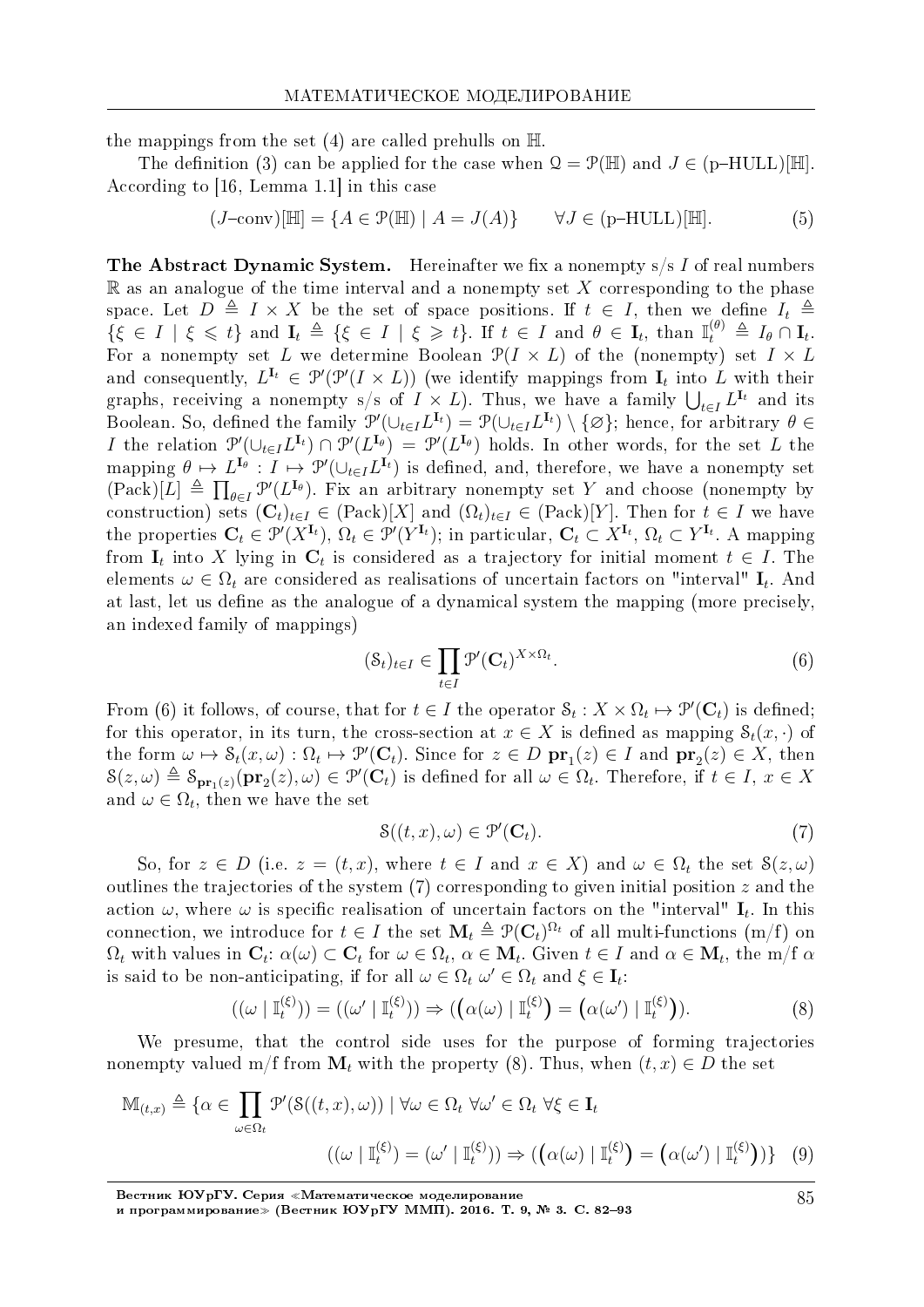(of (multivalued) quasistrategies corresponding to the position  $(t, x)$ ) is considered as the set of procedures acceptable for the control side. Having a particular control target, we consider it attainable for a given position  $(t, x) \in D$ , if there exists the quasistrategy  $\alpha_0 \in M_{(t,x)}$ , for which the target is achieved on each trajectory from the set  $\cup_{\omega \in \Omega_t} \alpha_0(\omega)$ .

We fix the topology  $\tau$  on the set X and postulate that  $(X, \tau)$  is a  $T_2$ -space. By  $\mathfrak{F}$ we denote the family of all s/s of X, closed in  $(X, \tau)$ . The topology  $\mathfrak D$  on the set D is assumed to be the product of the topologies  $\mathcal{P}(I)$  (the discrete topology on *I*) and  $\tau: (D, \mathfrak{D}) \triangleq (D, \mathfrak{P}(I) \otimes \tau)$ . We agree that

$$
H\langle t \rangle \triangleq \{x \in X \mid (t, x) \in H\} \qquad \forall H \in \mathcal{P}(D) \,\,\forall t \in I. \tag{10}
$$

In accordance with (10) for all  $H \in \mathcal{P}(D)$  we have

$$
H = \{(t, x) \in D \mid x \in H\langle t \rangle\}.
$$
\n
$$
(11)
$$

Using (10) and the definition of  $\mathfrak{D}$ , it is easy to see that the family **F** of all s/s of *D*, that are closed in  $(D, \mathcal{D})$ , admits the representation

$$
\mathbf{F} = \{ F \in \mathcal{P}(D) \mid F \langle t \rangle \in \mathfrak{F} \,\,\forall t \in I \}
$$
\n<sup>(12)</sup>

(i.e., **F** is the family of s/s of *D* with cross sections closed in  $(X,\tau)$ ).

For every  $t \in I$  we equip the set  $X^{I_t}$  by standard topology  $\otimes^{I_t}(\tau)$  of Tikhonov's degree of TS  $(X, \tau)$ , provided that  $\mathbf{I}_t$  is used as the index set. On the set  $\mathbf{C}_t$  we define the topology  $\mathfrak{C}_t$  of subspaces of  $T_2$ -space  $(X^{\mathbf{I}_t}, \otimes^{\mathbf{I}_t}(\tau))$ , i.e.  $\mathfrak{C}_t \triangleq \{\mathbf{C}_t \cap G \ : \ G \in \otimes^{\mathbf{I}_t}(\tau)\}\$ , receiving, as a result,  $T_2$ -space  $(\mathbf{C}_t, \mathfrak{C}_t)$ . In other words,  $(\mathbf{C}_t, \mathfrak{C}_t)$  is the set  $\mathbf{C}_t$  in the topology of point-wise convergence. Furthermore, for  $t \in I$  we introduce the families  $\mathbb{F}_t$  and  $\mathfrak{K}_t$  of all s/s of  $\mathbf{C}_t$ , that are, respectively, closed and compact in TS  $(C_t, \mathfrak{C}_t)$ .

## 2. The Programmed Absorption Operator

If  $H \in \mathcal{P}(D)$ ,  $z \in D$  and  $\omega \in \Omega_{\mathbf{pr}_1(z)}$ , assume that

$$
\Pi(\omega \mid z, H) \triangleq \{ s \in \mathcal{S}(z, \omega) \mid (\xi, s(\xi)) \in H \,\,\forall \xi \in \mathbf{I}_{\mathbf{pr}_1(z)} \}. \tag{13}
$$

In view of (11) definition (13) can be rewritten as follows: if  $t \in I$  and  $x \in X$ 

$$
\Pi(\omega \mid (t, x), H) \triangleq \{ s \in \mathcal{S}((t, x), \omega) \mid s(\xi) \in H \langle \xi \rangle \; \forall \xi \in \mathbf{I}_t \}. \tag{14}
$$

It is easy to check that for any  $(t, x) \in D$ ,  $\omega \in \Omega_t$  and  $H \in \mathcal{P}(D)$  the equality holds

$$
\Pi(\omega \mid (t, x), H) = \Pi(\omega \mid (t, x), H \cap (\mathbf{I}_t \times X)).
$$
\n(15)

In terms of (13) we introduce the programmed absorption operator (PAO)  $\mathbf{A}: \mathcal{P}(D) \mapsto \mathcal{P}(D)$ , namely, we assume that  $\forall H \in \mathcal{P}(D)$ 

$$
\mathbf{A}(H) \triangleq \{ z \in H \mid \Pi(\omega \mid z, H) \neq \varnothing \,\,\forall \omega \in \Omega_{\mathbf{pr}_1(z)} \}. \tag{16}
$$

We consider (16) as a kind of game operator, which, however, can be associated with the system of non-game mappings: if  $t \in I$ ,  $\omega \in \Omega_t$ , the operator  $\mathbb{A}_{\omega}[t]: \mathcal{P}(D) \mapsto \mathcal{P}(X)$  is determined by the condition

$$
\mathbb{A}_{\omega}[t](H) \triangleq \{x \in H\langle t \rangle \mid \Pi(\omega \mid (t, x), H) \neq \varnothing\} \qquad \forall H \in \mathcal{P}(D). \tag{17}
$$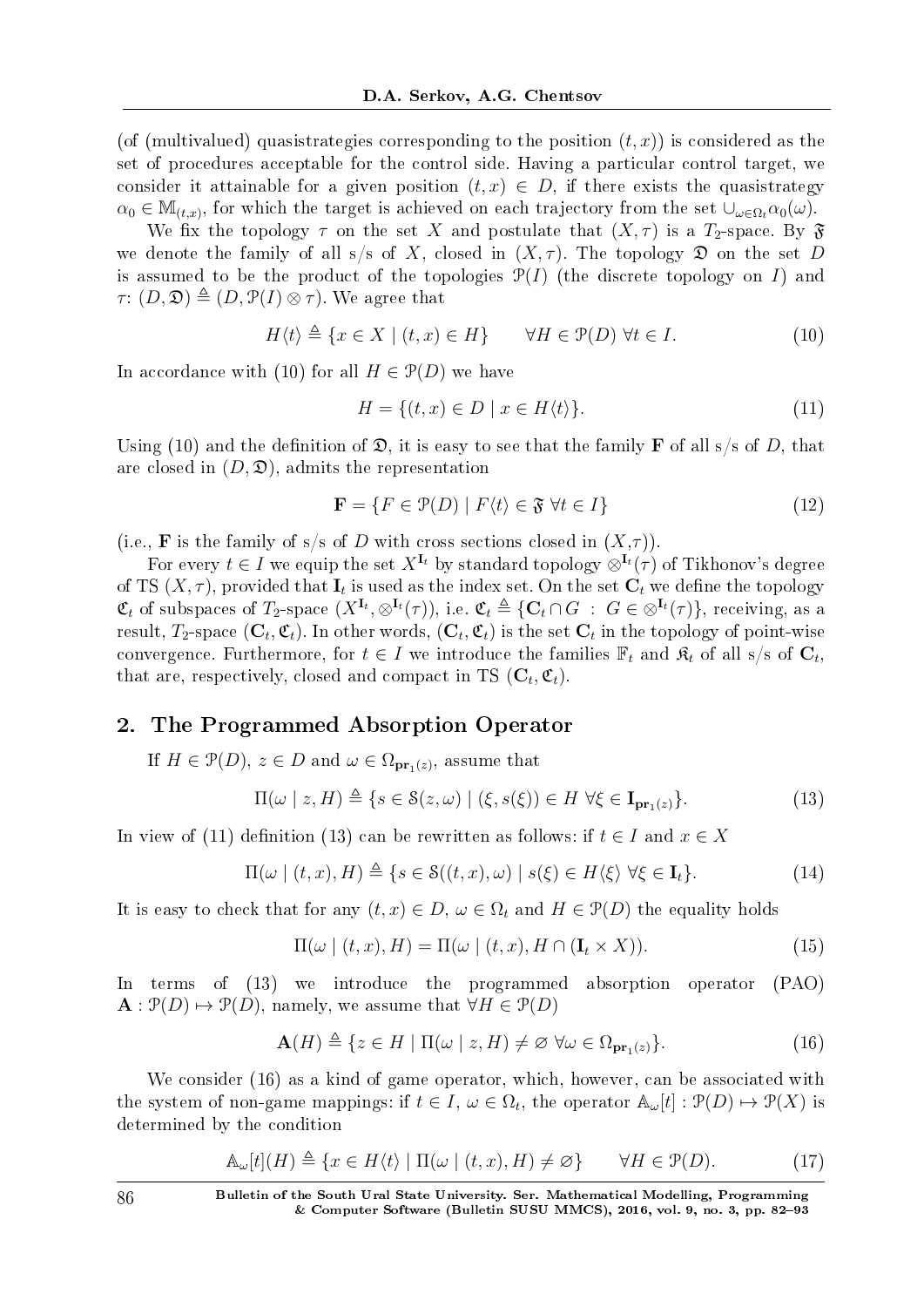The relations between PAO and the family  $\mathbb{A}_{\omega}[t], t \in I, \omega \in \Omega_t$ , defined in (17), is given by the following easily verifiable statements.

**Proposition 1.** If  $t \in I$  and  $H \in \mathcal{P}(D)$ , then  $\mathbf{A}(H)\langle t \rangle = \bigcap_{\omega \in \Omega_t} \mathbb{A}_{\omega}[t](H)$ .

Corollary 1. If  $H \in \mathcal{P}(D)$ , then  $\mathbf{A}(H) = \{(t, x) \in D \mid x \in \bigcap_{\omega \in \Omega_t} A_{\omega}[t](H)\}.$ 

We introduce iterations  $(A^k)_{k \in \mathbb{N}_0} : \mathbb{N}_0 \mapsto \mathcal{P}(D)^{\mathcal{P}(D)}$  of the operator **A** in an ordinary way

$$
\mathbf{A}^0(H) \triangleq H \ \forall H \in \mathcal{P}(D)\mathcal{K}(\mathbf{A}^{k+1} \triangleq \mathbf{A} \circ \mathbf{A}^k \ \forall k \in \mathbb{N}).\tag{18}
$$

Now define the limit operator  $\stackrel{\infty}{\mathbf{A}} : \mathcal{P}(D) \mapsto \mathcal{P}(D)$ , assuming that

(**A**<sup>0</sup>

$$
\widetilde{\mathbf{A}}(H) = \bigcap_{k \in \mathbb{N}_0} \mathbf{A}^k(H) \qquad \forall H \in \mathcal{P}(D). \tag{19}
$$

**Proposition 2.** If  $F \in \mathcal{P}(D)$  and  $H \in \mathcal{P}(F)$ , then  $(H = \mathbf{A}(H)) \Rightarrow (H \subset \mathbf{A}(F))$ .

Conditions 1, 2 and 3 will be used in the following, however, every time the use of this or that condition will be specially pointed out.

**Condition 1.** [Closedness of value] If  $t \in I$ ,  $x \in X$  and  $\omega \in \Omega_t$ , then  $S((t, x), \omega) \in \mathbb{F}_t$ .

**Condition 2.** [Closedness of graph] If  $t \in I$  and  $\omega \in \Omega_t$ , then

$$
\{(x,h)\in X\times\mathbf{C}_t\mid h\in\mathcal{S}((t,x),\omega)\}\in\mathcal{C}_{X\times\mathbf{C}_t}[\tau\otimes\mathfrak{C}_t].
$$

Condition 3. [Precompactness of values] If  $t \in I$ ,  $x \in X$  and  $\omega \in \Omega_t$ , then  $\exists H \in \mathbb{N}_{\tau}(x)$  $\exists K \in \mathfrak{K}_t$ :  $\mathfrak{S}((t, y), \omega) \subset K \ \forall y \in H$ .

Note that condition 1 is the consequence of condition 2.

**Proposition 3.** Let conditions 2 and 3 are fulfilled. Then  $\mathbb{A}_{\omega}[t](F) \in \mathfrak{F}$  for all  $t \in I$ ,  $\omega \in \Omega_t$  and  $F \in \mathbf{F}$ .

Propositions 1, 3 with (12) implies following corollary.

**Corollary 2.** Let conditions 2 and 3 are fulfilled. Then  $A(F) \in F$ ,  $A^k(F) \in F$  and  $\stackrel{\infty}{\mathbf{A}}(F) \in \mathbf{F}$  for all  $F \in \mathbf{F}$ ,  $k \in \mathbb{N}_0$ .

**Proposition 4.** Let conditions 1 and 3 are fulfilled. Then for an arbitrary  $(N_i)_{i\in\mathbb{N}}\in\mathbf{F}^{\mathbb{N}}$ and  $\mathcal{N} \in \mathcal{P}(D)$  the implication holds  $((\mathcal{N}_i)_{i \in \mathbb{N}} \downarrow \mathcal{N}) \Rightarrow ((\mathbf{A}(\mathcal{N}_i))_{i \in \mathbb{N}} \downarrow \mathbf{A}(\mathcal{N}))$ .

The proof of the proposition begins with verifying the sequential continuity of the operator  $\mathbb{A}_{\omega}[t]$ :  $((F_i)_{i\in\mathbb{N}} \downarrow F) \Rightarrow ((\mathbb{A}_{\omega}[t](F_i))_{i\in\mathbb{N}} \downarrow \mathbb{A}_{\omega}[t](F)$  for all  $t \in I$  and  $\omega \in \Omega_t$ . Then, taking into account propositions 2, we get the sequential continuity of the operator **A**:  $((F_i)_{i \in \mathbb{N}}$  ↓  $F)$   $\Rightarrow$   $((\mathbf{A}(F_i))_{i \in \mathbb{N}}$  ↓  $\mathbf{A}(F)$ ). This property ensures, sequential continuity of the operators  $\mathbf{A}^k$ ,  $k \in \mathbb{N}$  and, consequently, their limit – operator  $\mathbf{A}$ .

The corollary 2 and proposition 4 provide the main property of the operator  $\mathbf{\tilde{A}}$ .

**Proposition 5.** Let conditions 2, 3 are fulfilled and 
$$
F \in \mathbf{F}
$$
. Then  $\mathbf{A}(\mathbf{A}(F)) = \mathbf{A}(F)$ .

Вестник ЮУрГУ. Серия «Математическое моделирование

и программирование≫ (Вестник ЮУрГУ ММП). 2016. Т. 9, № 3. C. 82–93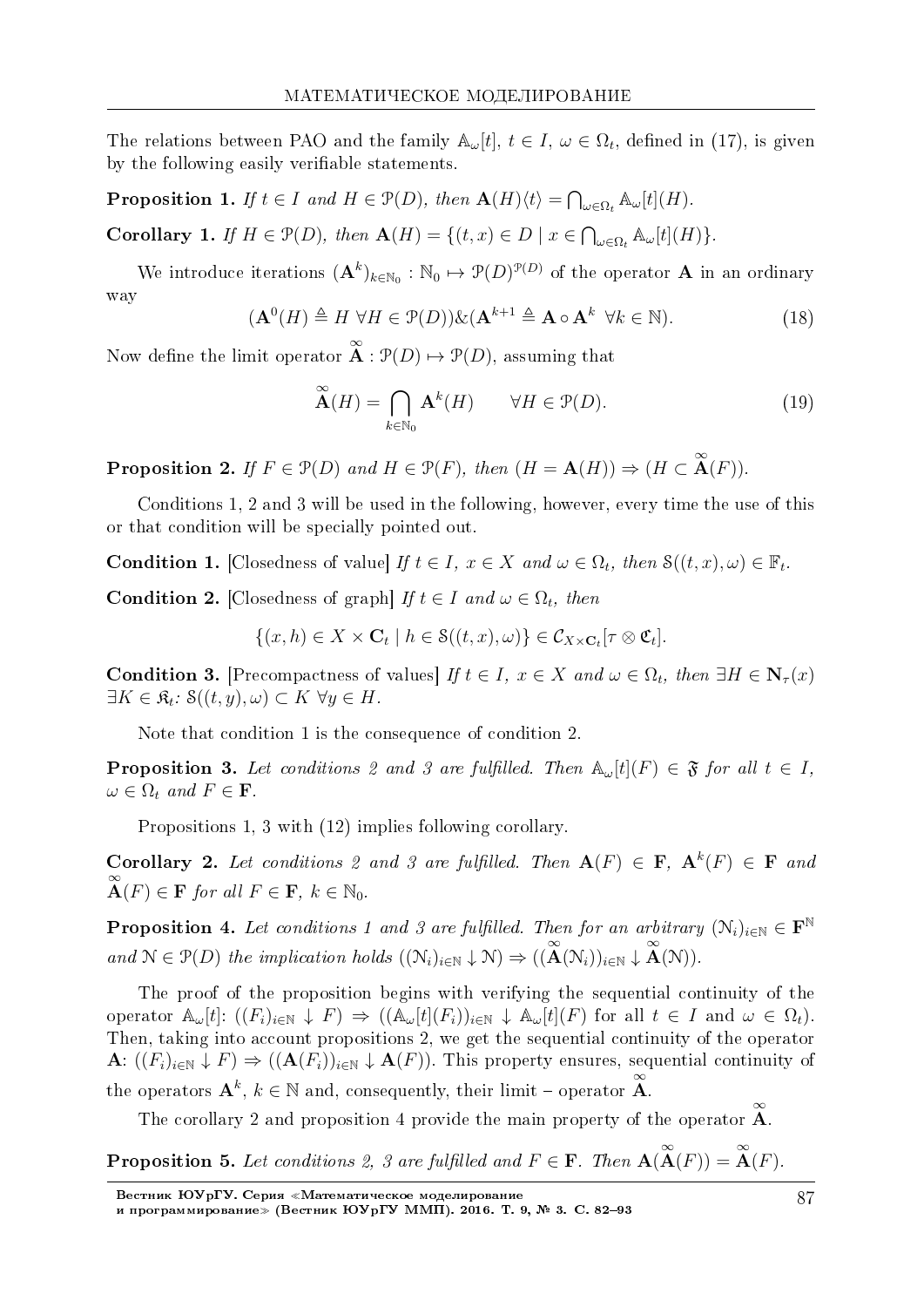As a consequence, under conditions 2, 3,  $F \in \mathbf{F}$  and  $H \in \mathcal{P}(F)$  the inclusion holds  $(\stackrel{\infty}{\mathbf{A}}(F) \subset H) \Rightarrow (\stackrel{\infty}{\mathbf{A}}(F) = \stackrel{\infty}{\mathbf{A}}(H)).$ 

## 3. Connection with the Operator Convexity

Everywhere further we fix a set  $\mathcal{N} \in \mathcal{P}(D)$  (in the context of retaining problem the set N is used as a phase restriction). We consider the operator  $A : \mathcal{P}(\mathcal{N}) \mapsto \mathcal{P}(\mathcal{N})$  defined as follows

$$
\mathcal{A}(H) \triangleq \mathcal{N} \setminus \mathbf{A}(\mathcal{N} \setminus H) \qquad \forall H \in \mathcal{P}(\mathcal{N}). \tag{20}
$$

In connection with (20) consider the family

 $(A\text{-conv})[N] \triangleq \{H \in \mathcal{P}(N) \mid \forall B \in \mathcal{P}(N) \ (B \subset H) \Rightarrow (\mathcal{A}(B) \subset H)\},\$ 

that provide (see (3)) the corresponding operator convexity:  $(A-\text{conv})[N] \in (CONV)[N]$ .

**Proposition 6.** The operator A is prehull:  $A \in (p-HULL)[N]$ .

The proof follows from (20) and evident properties of the operator **A**; see also (4).

From propositions 6 in virtue of  $[16, \text{ Lemma } 1.1]$  (see (5)) it follows that  $(A\text{-conv})[N] = \{H \in \mathcal{P}(N) \mid A(H) = H\}$ . We define the convex hull in the convexity  $(A$ -conv)[N] for any  $S \in \mathcal{P}(\mathcal{N})$  following (2):

$$
((\mathcal{A}-\text{conv})[N]-\text{hull})[S] = \bigcap_{H \in [(\mathcal{A}-\text{conv})[N]](S)} H \in (\mathcal{A}-\text{conv})[N].
$$
\n(21)

The next assertions are consistent with  $[17]$  in the case of positional differential games. In this regard, recall that  $\mathbf{\tilde{A}}(\mathcal{N}) \in \mathcal{P}(\mathcal{N})$  (see (18), (19)).

In the rest of this section and in the next one we assume that  $\mathcal{N} \in \mathbf{F}$ .

The proposition  $5$  and definition  $(20)$  implies

**Proposition 7.** Let conditions 2 and 3 are fulfilled. Then  $N \setminus \stackrel{\infty}{A}(N) \in (A-\text{conv})[N]$ .

Note that (21) is defined also for  $S = \emptyset$ . From propositions 7 it follows that (see (2))  $((\mathcal{A}-conv)[N]\text{-}\text{hull})[\varnothing] \subset \mathcal{N} \setminus \overset{\infty}{A}(\mathcal{N})$ . Taking into account the proposals 2 and 7 verified

**Theorem 1.** If conditions 2 and 3 hold, then  $((\mathcal{A}-conv)[N]-hull)[\varnothing] = \mathcal{N} \setminus \overset{\infty}{A}(\mathcal{N}).$ 

**Corollary 3.** If conditions 2 and 3 are true, then  $N \setminus \stackrel{\infty}{A}(N)$  is the least element of convexity  $(A-\text{conv})[\mathcal{N}]$ . In particular,

$$
(H \in \mathcal{P}(\mathcal{N} \setminus \overset{\infty}{\mathbf{A}}(\mathcal{N}))) \Rightarrow (((\mathcal{A}-\text{conv})[\mathcal{N}]-\text{hull})[H] = \mathcal{N} \setminus \overset{\infty}{\mathbf{A}}(\mathcal{N})).
$$

# 4. Coherence of the Spaces Packages and the Solvability in Quasistrategies

Recall that in the above there were no suppositions on any consistency of the sets  $\mathbf{C}_{t_1},$  $\mathbf{C}_{t_2}$  for arbitrary  $t_1 \in I$ ,  $t_2 \in I$ ,  $t_1 \neq t_2$ . The same is true for the sets  $\Omega_t$ ,  $t \in I$ . In this paragraph we assume that for any  $t \in I$ ,  $t' \in I$ <sub>*t*</sub>

$$
\mathbf{C}_{t'} = \{ (h \mid \mathbf{I}_{t'}) : h \in \mathbf{C}_t \}, \qquad \Omega_{t'} = \{ (\omega \mid \mathbf{I}_{t'}) : \omega \in \Omega_t \}. \tag{22}
$$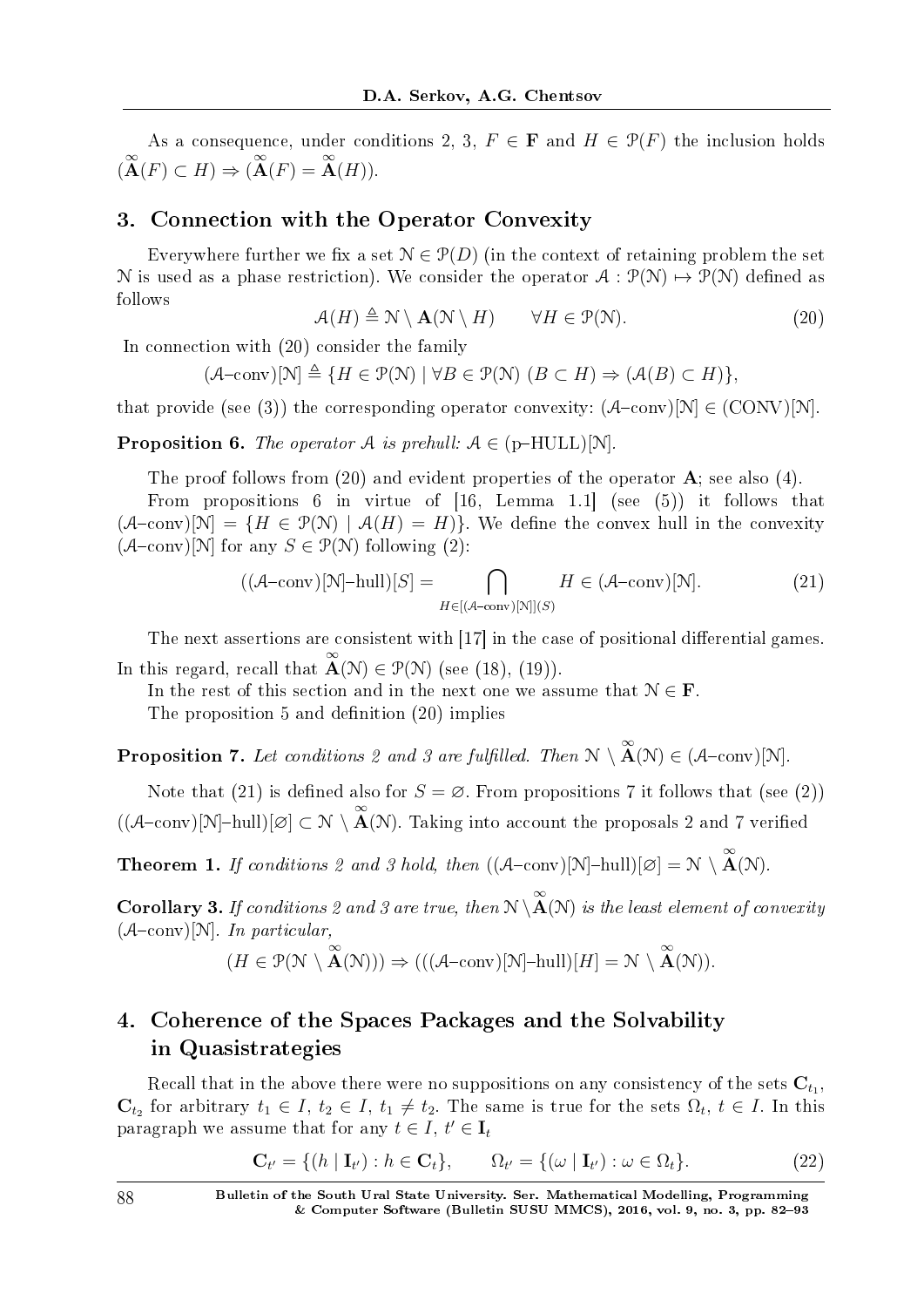Some kind of the semi-group property will be used; in this regard, note that due to (22) for  $t \in I$ ,  $\omega \in \Omega_t$ ,  $t' \in I_t$  and  $x' \in X$  the set  $\mathcal{S}((t',x'),(\omega | I_{t'}) ) \in \mathcal{P}'(\mathbf{C}_{t'})$  is well defined.

**Condition 4.** [Semi-group property]  $(h | \mathbf{I}_{t}) \in S((t', h(t')), (\omega | \mathbf{I}_{t'}))$  for all  $(t, x) \in D$ ,  $\omega \in \Omega_t$ ,  $h \in \mathcal{S}((t, x), \omega)$ , and  $t' \in \mathbf{I}_t$ .

**Proposition 8.** If condition 4 holds, then for any  $t_* \in I$ ,  $\omega_* \in \Omega_{t_*}$  and  $H \in \mathcal{P}(D)$  the equality  $\mathbb{A}_{\omega_*}[t_*](H) = \mathbb{A}_{\omega_*}[t_*](\{(t,x) \in \mathbf{I}_{t_*} \times X \mid x \in \mathbb{A}_{(\omega_*|\mathbf{I}_t)}[t](H)\})$  is fulfilled.

**Proposition 9.** Let condition 4 is true. Then for any  $N \in \mathcal{P}(D)$  and  $F \in \mathcal{P}(N)$ 

$$
(F = \mathbf{A}(F)) \Leftrightarrow (\exists H \in \mathcal{P}(N): \ F\langle t \rangle = \mathbb{A}_{\omega}[t](H) \ \forall t \in I \ \forall \omega \in \Omega_t).
$$

Consider the retaining problem in the class of multivalued quasistrategy, keeping in mind the constructions [18]. Hereinafter, for arbitrary  $t \in I$ ,  $t' \in I_t$ ,  $h \in C_t$  and  $h' \in \mathbf{C}_{t'}$  the map  $h \Box h' : \mathbf{I}_t \mapsto X$  (splice of h and h') is defined by  $((h \Box h')(\xi) \triangleq h(\xi))$  $\forall \xi \in \mathbb{I}_t^{(t')}$  $\mathcal{E}_t^{(r)}(\mathcal{E}_t^{(r)})\&((h\Box h')(\zeta) \triangleq h'(\zeta) \,\forall \zeta \in \mathbf{I}_{t'} \setminus \{t'\}).$ 

**Condition 5.** [Admissibility of movements splice] For  $(t, x) \in D$ ,  $t' \in I_t$  and  $\omega, \omega' \in \Omega_t$ :  $((\omega \mid \mathbb{I}^{(t')}_{t})$  $\binom{t'}{t}$  =  $(\omega' \mid \mathbb{I}^{(t')}_t)$  $(\mathcal{C}_{t}^{(t)})\rightarrow(h\Box h'\in\mathcal{S}((t,x),\omega')\,\forall h\in\mathcal{S}((t,x),\omega)\,\forall h'\in\mathcal{S}((t',h(t')),(\omega'\mid\mathbf{I}_{t'}))).$ 

Note that the next statement doesn't use defined below condition 6 of disturbances splice admissibility. This expands the statement range of use including, in particular, practically important case of "continuous" disturbances.

**Proposition 10.** If conditions 2, 3 and 5 are true, then  $\Pi(\cdot | z, \mathbf{A}(\mathcal{N})) \in \mathbb{M}_z \ \forall z \in \mathbf{A}(\mathcal{N})$ .

The proof of the statement is based on propositions 5.

According to proposition 10 and definition  $(13)$  we have

$$
(t, s(t)) \in \mathbf{A}(\mathcal{N}) \qquad \forall z \in \mathbf{A}(\mathcal{N}) \ \forall \omega \in \Omega_{\mathbf{pr}_1(z)} \ \forall s \in \Pi(\omega \mid z, \mathbf{A}(\mathcal{N})) \ \forall t \in \mathbf{I}_{\mathbf{pr}_1(z)}.\tag{23}
$$

From (18), (19) and (23) it follows that  $(t, s(t)) \in \mathcal{N}$  for all  $z \in \mathbf{A}(\mathcal{N})$ ,  $\omega \in \Omega_{\mathbf{pr}_1(z)}$ ,  $s \in \Pi(\omega \mid z, \mathbf{A}(\mathcal{N}))$  and  $t \in \mathbf{I}_{\mathbf{pr}_1(z)}$ . Thus, for  $z \in \mathbf{A}(\mathcal{N})$  we have got the explicit form of quasistrategy, resolving the problem of movements retaining in the set N.

For arbitrary  $t \in I$ ,  $t' \in I_t$ ,  $\omega \in \Omega_t$  and  $\omega' \in \Omega_{t'}$  the map  $\omega \diamond \omega' : I_t \mapsto Y$  (splice of  $\omega$ and  $\omega'$ ) is defined by  $((\omega \diamond \omega')(\xi) \triangleq \omega(\xi) \; \forall \xi \in \mathbb{I}_t^{(t')}$  $\omega'(x) = \omega'(x)$  ,  $\forall x \in I$ <sub>*t'*</sub>  $\setminus \{t'\}$ ).

**Condition 6.** [Admissibility of disturbance splice]  $\omega \diamond \omega' \in \Omega_t$  for all  $t \in I, t' \in I_t, \omega \in \Omega_t$ and  $\omega' \in \Omega_t$ .

The proof of the next theorem is similar to that in [18, 23].

**Theorem 2.** Let conditions  $2 - 6$  are fulfilled. Then the equality holds:

$$
\overset{\infty}{\mathbf{A}}(\mathcal{N}) = \{ z \in \mathcal{N} \mid \exists \alpha \in \mathbb{M}_z : (t, s(t)) \in \mathcal{N} \,\,\forall t \in \mathbf{I}_{\mathbf{pr}_1(z)} \,\,\forall \omega \in \Omega_{\mathbf{pr}_1(z)} \,\,\forall s \in \alpha(\omega) \}.
$$

Acknowledgements. The work was supported by Russian foundation for basic research (grants No. 16-01-00649, No. 16-01-00505) and the decision No. 211 of the Russian Government, the contract No. 02.A03.21.0006.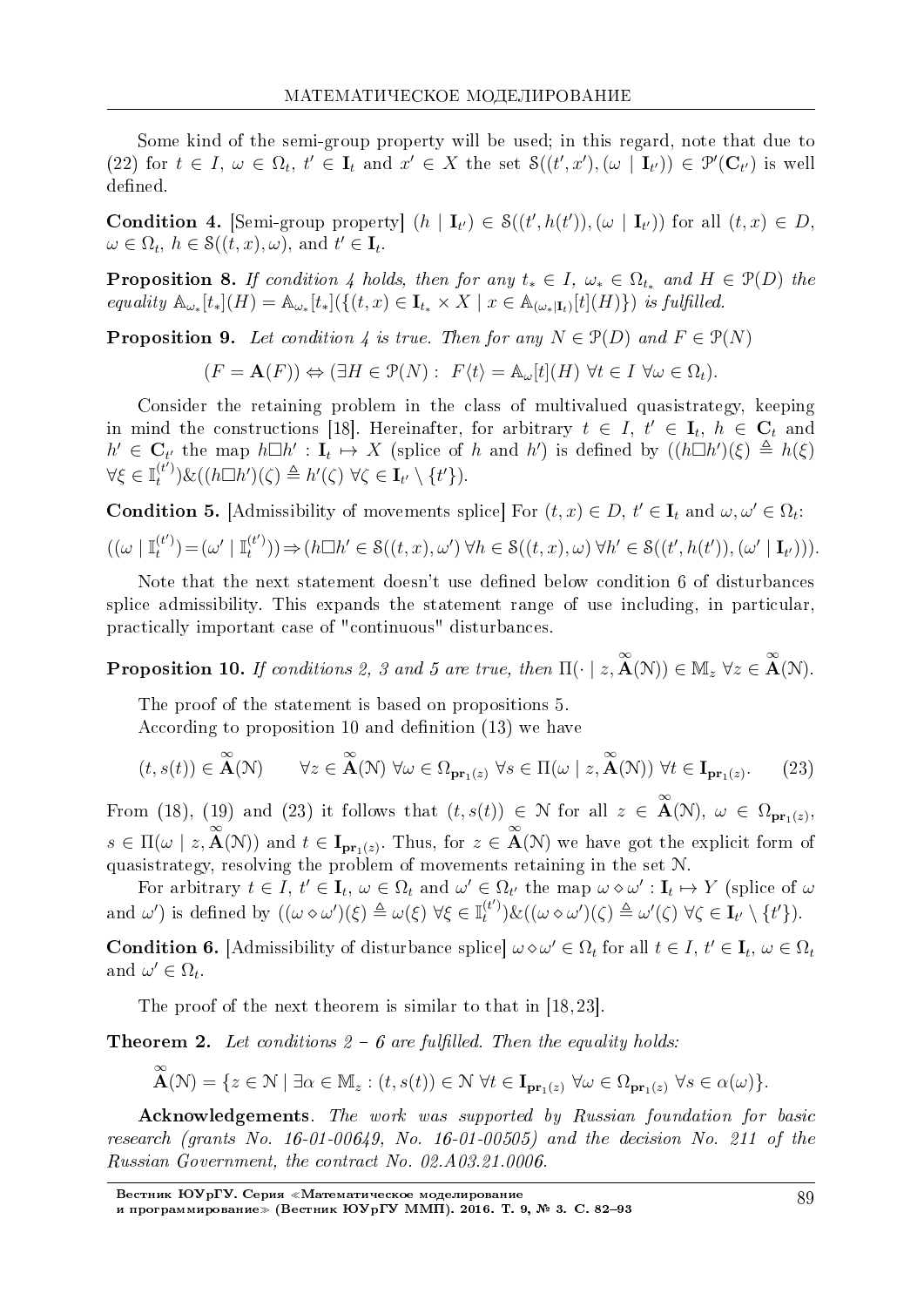## References

- 1. Krasovskii N.N., Subbotin A.I. An Alternative for the Game Problem of Convergence. Journal of Applied Mathematics and Mechanics, 1970, vol. 34, no. 6, pp. 948-965. DOI:  $10.1016/0021$ -8928(70)90158-9
- 2. Krasovskii N.N., Subbotin A.I. Game-Theoretical Control Problems. N.Y., Springer, 1988. 517 p.
- 3. Krasovskii N.N. Igrovye zadachi o vstreche dvizhenii [Game Problems on Motions Encounter]. Moscow, Nauka, 1970. 420 p.
- 4. Kryazhimskii A.V. [On the Theory of Positional Differential Games of Approach-Evasion]. Doklady Akademii Nauk SSSR, 1978, vol. 239, no. 4, pp. 779-782. (in Russian)
- 5. Krasovskii N.N. [Differential Game of Pursuit-Evasion. I]. Izvestiya Akademii Nauk SSSR.  $Tekhnicheskaya Kibernetika, 1973, no. 2, pp. 3–18. (in Russian)$
- 6. Krasovskii N.N. [Differential Game of Pursuit-Evasion. II]. *Izvestiya Akademii Nauk SSSR.*  $Tekhnicheskaya Kibernetika, 1973, no. 3, pp. 22-42. (in Russian)$
- 7. Chentsov A.G. [On the Structure of an Approach Problem]. Doklady Akademii Nauk SSSR, 1975, vol. 224, no. 6, pp. 1272–1275. (in Russian)
- 8. Chentsov A.G. On a Game Problem of Converging at a Given Instant of Time. *Mathematics of the USSR-Sbornik*, 1976, vol. 28, no. 3, pp.  $353-376$ . DOI: 10.1070/SM1976v028n03ABEH001657
- 9. Chentsov A.G. On a Game Problem of Guidance. Soviet Mathematics Doklady, 1976, vol. 17, pp. 73–77.
- 10. Chentsov A.G. On a Game Problem of Guidance with Information Memory. Soviet  $Mathematics - Doklady, 1976, vol. 17, pp. 411–414.$
- 11. Chistyakov S.V. On Solving Pursuit Game Problems. Journal of Applied Mathematics, 1977, vol. 41, no. 5, pp. 845–852. DOI: 10.1016/0021-8928(77)90167-8
- 12. Ukhobotov V.I. Construction of a Stable Bridge for a Class of Linear Games. Journal of Applied Mathematics, 1977, vol. 41, no. 2, pp. 350–354. DOI: 10.1016/0021-8928(77)90021-1
- 13. Melikyan A.A. The Value of a Game in a Linear Differential Game of Convergence. Soviet  $Mathematics - Doklady, 1977, vol. 18, pp. 1457-1461.$
- 14. Chentsov A.G. The Programmed Iteration Method for a Differential Pursuit-Evasion Game. Dep. in VINITI, no. 1933–79, Sverdlovsk, 1979. (in Russian)
- 15. Chentsov A.G. [About Alternatives in the Class of Quasistrategies for Differential Games of Approach-Evasion], *Differentsial'nye uravneniya* [Differential equations], 1980, vol. 16, no. 10, pp.  $1801-1808$ . (in Russian)
- 16. Soltan V.P. Vvedenie v aksiomaticheskuyu teoriyu vypuklosti [Introduction to Axiomatic Theory of Convexity]. Chisinau, Shtinnitsa, 1984. 224 p.
- 17. Chentsov A.G. On the Problem of Control with a Limited Number of Switching. Dep. in VINITI, no.  $4942-B$  87, Sverdlovsk, 1987. (in Russian)
- 18. Chentsov A.G. An Abstract Confinement Problem: a Programmed Iterations Method of Solution. Automation and Remote Control, 2004, vol. 65, no. 2, pp. 299-310. DOI: 10.1023/B:AURC.0000014727.63912.45
- 19. Chentsov A.G. On Interrelations Between Different Versions of the Method of Program Iterations: A Positional Version. Cybernetics and Systems Analysis, 2002, vol. 38, no. 3, pp. 422438. DOI: 10.1023/A:1020368828661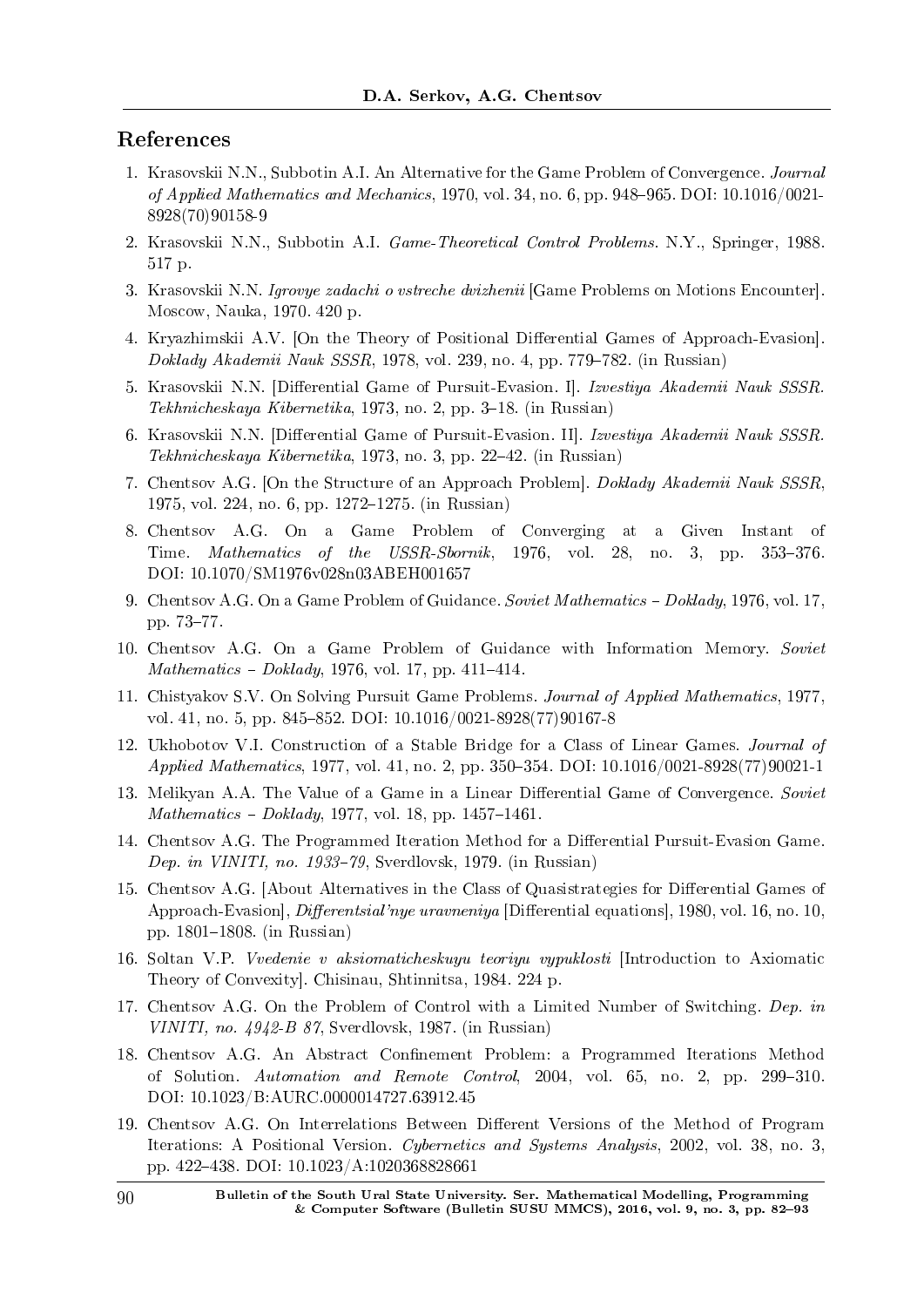- 20. Chentsov A.G. On the Iterative Realization of Nonanticipating Multivalued Mappings. Russian Mathematics,  $2000$ , vol. 44, no. 3, pp. 63-73.
- 21. Chentsov A.G. Nonanticipating Multimappings and Their Construction by the Method of Program Iterations: I. Differential equations, 2001, vol. 37, no. 4, pp. 498-509. DOI: 10.1023/A:1019275422741
- 22. Chentsov A.G. Nonanticipating Multimappings and Their Construction by the Method of Program Iterations: II. *Differential equations*, 2001, vol. 37, no. 5, pp. 713–723. DOI: 10.1023/A:1019224800877
- 23. Serkov D.A., Chentsov A.G. [Programmed Iteration Method and Operator Convexity in an Abstract Retention Problem]. Vestnik Udmurtskogo Universiteta. Matematika.  $Mekhanika$ . Komp'yuternye Nauki, 2015, vol. 25, no. 3, pp. 348–366. (in Russian) DOI: 10.20537/vm150305
- 24. Dyatlov V.P., Chentsov A.G. Monotone Iterations of Sets and Their Applications to Game Control Problems.  $Kibernetika$ , 1987, vol. 23, no. 2, pp. 92-99.
- 25. Ivanov V.M., Chentsov A.G. On the Control of Discrete Systems on an Innite Time Interval. USSR Computational Mathematics and Mathematical Physics, 1987, vol. 27, no. 6, pp. 116121. DOI: 10.1016/0041-5553(87)90201-1
- 26. Kuratowski K., Mostowski A. Set Theory. Amsterdam, North-Holland Publishing Company, 1967.
- 27. Engelking R. General Topology. Państwowe Wydawnictwo Naukowe, Warszawa, 1977.
- 28. Bourbaki N. Topologie générale. Chapitre 1,2. Quatrième édition. Paris, Hermann, 1965. (in French)
- 29. Aleksandrov P.S. Vvedeniye v teoriyu mnoghestv i obshchuyu topologiyu [Introduction to the Sets Theory of and General Topology]. Moscow, URSS, 2004.

Received May 10, 2016

#### VДК 517.977 DOI: 10.14529/mmp160307

# ЭЛЕМЕНТЫ ОПЕРАТОРНОЙ ВЫПУКЛОСТИ В КОНСТРУКЦИЯХ МЕТОДА ПРОГРАММНЫХ ИТЕРАЦИЙ

#### $\mathcal{A}$ .  $\mathcal{A}$ .  $\mathcal{C}$ ерков, А.Г. Ченцов

Рассматриваемая игровая задача удержания (в случае ограниченного промежутка управления) является частным случаем задачи сближения при наличии фазовых ограничений с гиперплоскостью отвечающей терминальному моменту времени (вместе с тем, задача удержания с бесконечным горизонтом также вкладывается предлагаемую постановку). Основным отличием от ранее рассмотренных постановок задачи является возможность вариации пространства траекторий системы и пространства реализаций неопределенных факторов в зависимости от начального момента управления. Показано, что множество начальных позиций, для которых задача не разрешима есть операторно-выпуклая оболочка пустого множества, построенная на основе опрератора программного поглошения. При дополнительных условиях согласованности (пространств траекторий системы и реализаций помехи в различные моменты времени) показано, что множество успешной разрешимости задачи удержания определяется в виде предела итерационной процедуры на пространстве множеств, элементами которых являются позиции игры, а также установлена структура разрешающих квазистратегий.

 $K$ лючевые слова: программные итерации; операторная выпуклость; квазистраmezuu.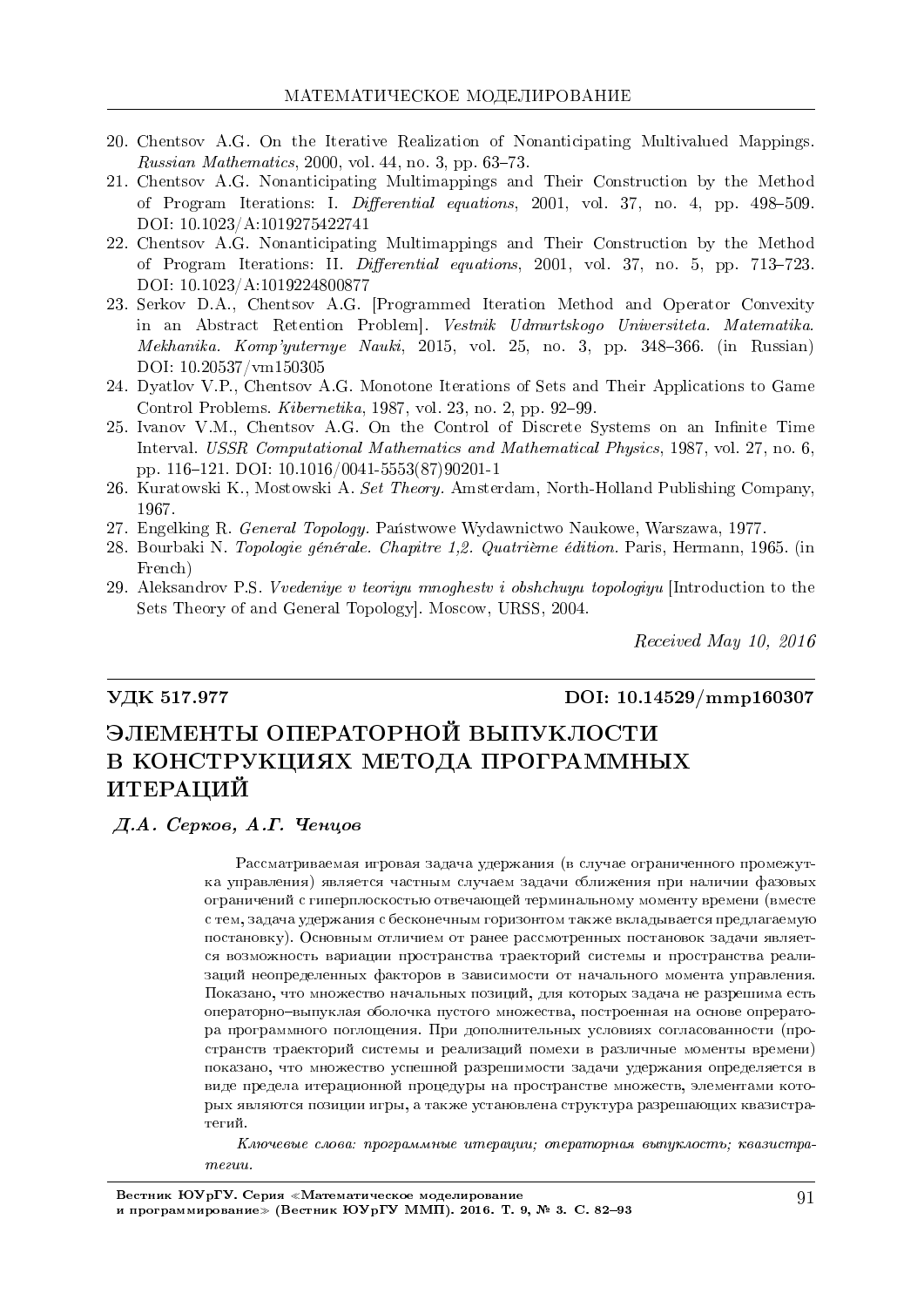Работа проводилась при финансовой поддержке Российского фонда фундаментальных исследований (проекты № 16-01-00649, № 16-01-00505) и постановления  $N^2$  211 Правительства Российской Федерации, контракт  $N^2$  02.A03.21.0006.

#### $J$ итература

- 1. Красовский, Н.Н. Альтернатива для игровой задачи сближения / Н.Н. Красовский, А.И. Субботин // Прикладная математика и механика. - 1970. – Т. 34, № 6. - С. 1005-1022.
- 2. Красовский, Н.Н. Позиционные дифференциальные игры / Н.Н. Красовский, А.И. Субботин. – М.: Наука, 1974. – 456 с.
- 3. Красовский, Н.Н. Игровые задачи о встрече движений / Н.Н. Красовский. М.: Наука,  $1970. - 420$  c.
- 4. Кряжимский, А.В. К теории позиционных дифференциальных игр сближенияуклонения / А.В. Кряжимский // Доклады Академии наук СССР. - 1978. - Т. 239,  $N<sup>°</sup>$  4 - C. 779-782.
- 5. Красовский, Н.Н. Дифференциальная игра сближения-уклонения. I / Н.Н. Красовский // Известия Академии наук СССР: Техническая кибернетика. - 1973. – № 2. - $C. 3-18.$
- 6. Красовский, Н.Н. Дифференциальная игра сближения-уклонения. II / Н.Н. Красовский // Известия Академии наук СССР: Техническая кибернетика. - 1973. – № 3. - $C. 22-42.$
- 7. Ченцов, А.Г. О структуре одной игровой задачи сближения / А.Г. Ченцов // Доклады Академии наук СССР. - 1975. - Т. 224, № 6. - С. 1272-1275.
- 8. Ченцов, А.Г. Об игровой задаче сближения в заданный момент времени / А.Г. Ченцов // Математический сборник. - 1976. - Т. 99 (141),  $\mathbb{N}^2$  3. - С. 394-420.
- 9. Ченцов, А.Г. К игровой задаче наведения / А.Г. Ченцов // Доклады Академии наук CCCP. - 1976. - T. 226,  $N_2$  1. - C. 73-76.
- 10. Ченцов, А.Г. К игровой задаче наведения с информационной памятью / А.Г. Ченцов // Доклады Академии наук СССР. – 1976. – Т. 227, № 2. – С. 306–309.
- 11. Чистяков, С.В. К решению игровых задач преследования / С.В. Чистяков // Прикладная математика и механика. - 1977. – Т. 41,  $\mathbb{N}^{\circ}$ 5. – С. 825-832.
- 12. Ухоботов, В.И. Построение стабильного моста для одного класса линейных игр / В.И. Ухоботов // Прикладная математика и механика. – 1977. – Т. 41, № 2. – С. 358–364.
- 13. Меликян, А.А. Цена игры в линейной дифференциальной игре сближения / А.А. Меликян // Доклады Академии наук СССР. - 1977. – Т. 237, № 3. - С. 521-524.
- 14. Ченцов, А.Г. Метод программных итераций для дифференциальной игры сближенияуклонения: Рукопись депонирована в ВИНИТИ: 1933-79 Деп. / А.Г. Ченцов. – Свердловск: Уральский политехнический институт им. С.М. Кирова, 1979.
- 15. Ченцов, А.Г. Об альтернативе в классе квазистратегий для дифференциальной игры сближения–уклонения / А.Г. Ченцов // Дифференциальные уравнения. – 1980. – Т. 16,  $N<sup>o</sup>$  10. - C. 1801-1808.
- 16. Солтан, В.П. Введение в аксиоматическую теорию выпуклости / В.П. Солтан. Кишинев: Штинница, 1984. – 224 с.